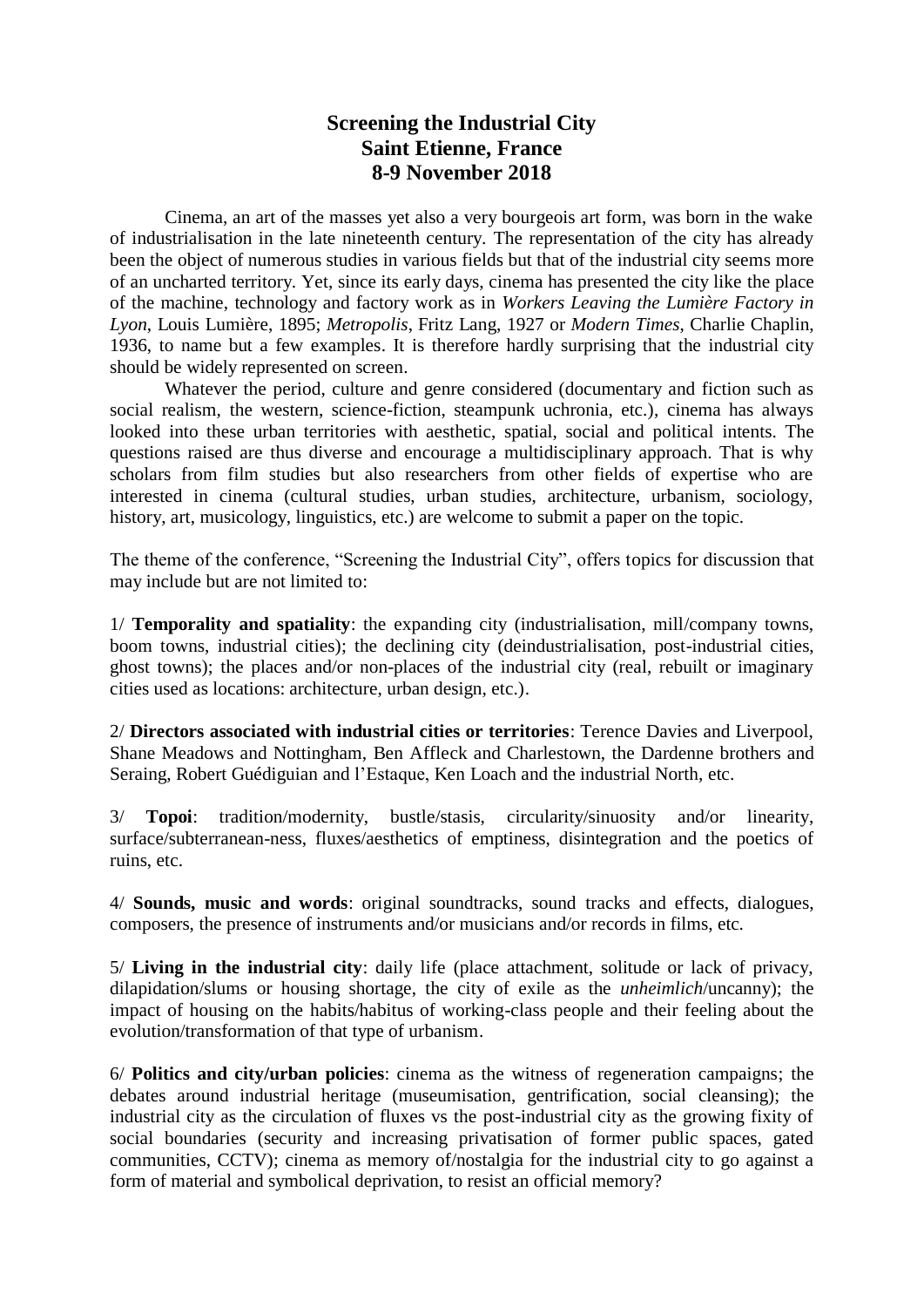Proposals (**300 words with a short biography indicating your current position, affiliation and research interests**) should be sent by **31 January 2018** to [anne.lise.marin.lamellet@univ-st-etienne.fr](mailto:anne.lise.marin.lamellet@univ-st-etienne.fr) and [georges-henry.laffont@st-etienne.archi.fr.](mailto:georges-henry.laffont@st-etienne.archi.fr) Notification will be sent by April 2018. The conference will be held in Saint Etienne, France, on the  $8<sup>th</sup>$  and  $9<sup>th</sup>$  of November 2018. A selection of papers will be published.

Keynote speaker:

Thierry Paquot, Professor Emeritus at the Institute of Urbanism (Paris Est) and philosopher, author of many books about the city, architecture, urbanisation and film. He is also the coeditor of *La ville au cinéma. Encyclopédie*, Cahiers du cinéma, 2005.

Scientific Committee:

Jean-François Baillon (Université de Bordeaux) Isabelle Cases (Université de Perpignan Via Domitia) Andrea Grunert (Université de Bochum) Georges-Henry Laffont (Ecole Nationale Supérieure d'Architecture de Saint Etienne) Anne-Lise Marin-Lamellet (Université de Saint Etienne) Gilles Menegaldo (Université de Poitiers) Stéphanie Schwerter (Université de Valenciennes) Nicolas Tixier (Ecole Nationale Supérieure d'Architecture de Grenoble) Vincent Veschambre (Ecole Nationale Supérieure d'Architecture de Lyon)

Organising Committee:

Anne-Lise Marin-Lamellet (CIEREC), Georges-Henry Laffont (Transformations, IMU-EVS)

Selected bibliography:

Alsayyad Nezar, *Cinematic Urbanism: a History of the Modern from Reel to Real*, Routledge, 2006.

Althabe Gérard/Comolli Jean-Louis, *Regards sur la ville*, Editions du Centre Pompidou, 1994.

Barillet Julie et al., *La Ville au cinéma*, Artois Presses Université, 2005.

Bobrowski Thomas, *Architecture, urbanisme et cinéma ou la ville mise en scène : Critique architecturale et urbaine par le cinéma de fiction*, Omniscriptum, 2014.

Brunsdon Charlotte, *London in Cinema*, British Film Institute, 2007.

Feigelson Kristian/ Creton Laurent (dir.), *Villes cinématographiques : Ciné-lieux*, Presses Sorbonne Nouvelle, 2007.

Jousse Thierry/Paquot Thierry, *La ville au cinéma. Encyclopédie*, Cahiers du cinéma, 2005.

Koeck Richard/Roberts Les (eds.), *The City and the Moving Image: Urban Projections*, Palgrave Macmillan, 2010.

Mennel Barbara, *Cities and Cinema: Critical Introductions to Urbanism and the City*, Routledge, 2008.

Mongin Olivier, *La Ville des flux*, Fayard, 2013.

Neumann Dietrich, *Film Architecture: from Metropolis to Blade Runner*, Prestel, 1999.

Paquot Thierry, *Désastres urbains : les villes meurent aussi*, Paris, La Découverte, 2015.

*L'Espace public*, Paris, La Découverte, 2015.